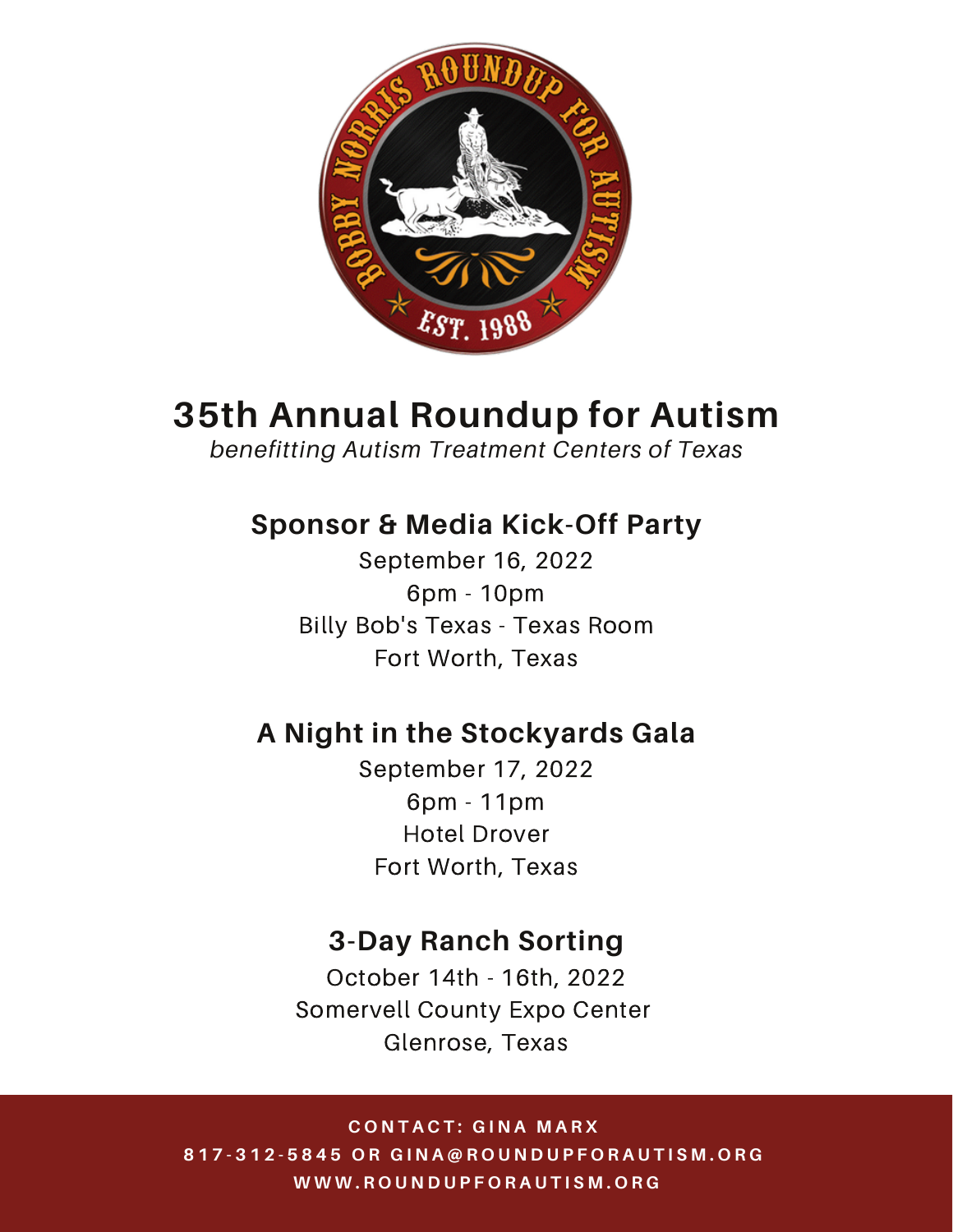

# **35th Annual Roundup for Autism** *benefitting Autism Treatment Centers of Texas* **A Night in the Stockyards Gala September 17, 2022**

**Hotel Drover - Fort Worth, Texas**

#### **We could not do all that we do without our strong community partners.**

Become a sponsor, pledging your commitment to make a positive impact on the lives of individuals with autism!

#### **PRESENTING SPONSOR (\$50,000)**

30 Event Tickets Reserved Seating Special Waitstaff Attention Complimentary Gift

#### **TOP HAND (\$20,000)**

20 Event Tickets Reserved Seating Special Waitstaff Attention Complimentary Gift An ad in the event program Representation on printed materials and website

#### **COWHAND (\$3,000)**

6 Event Tickets Reserved Seating Complimentary Gift An ad in the event program Representation on printed materials and website

#### An ad in the event program Representation on printed materials and website Special mention in Fort Worth Texas Magazine Representation on bid paddles at the event

#### **WRANGLER (\$10,000) DROVER (\$5,000)**

10 Event Tickets Reserved Seating Complimentary Gift An ad in the event program Representation on printed materials and website

8 Event Tickets Reserved Seating Complimentary Gift An ad in the event program Representation on printed materials and website

#### **MAVERICK (\$2,000)**

4 Event Tickets Reserved Seating Complimentary Gift An ad in the event program Representation on printed materials and website

All sponsors will be represented on all printed Roundup for Autism promotional materials, special mention on the Roundup for Autism website and social media, and yearlong recognition and exposure at all related events.

11651 PLANO RD, STE 100, DALLAS, TEXAS 75243 CONTACT: GINA MARX AT 817-312-5845 OR GINA@ROUNDUPFORAUTISM.ORG AUTISM TREATMENT CENTER & ROUNDUP FOR AUTISM ARE 501(C)(3) CORPORATIONS WWW.ATCOFTEXAS.ORG WWW.ROUNDUPFORAUTISM.ORG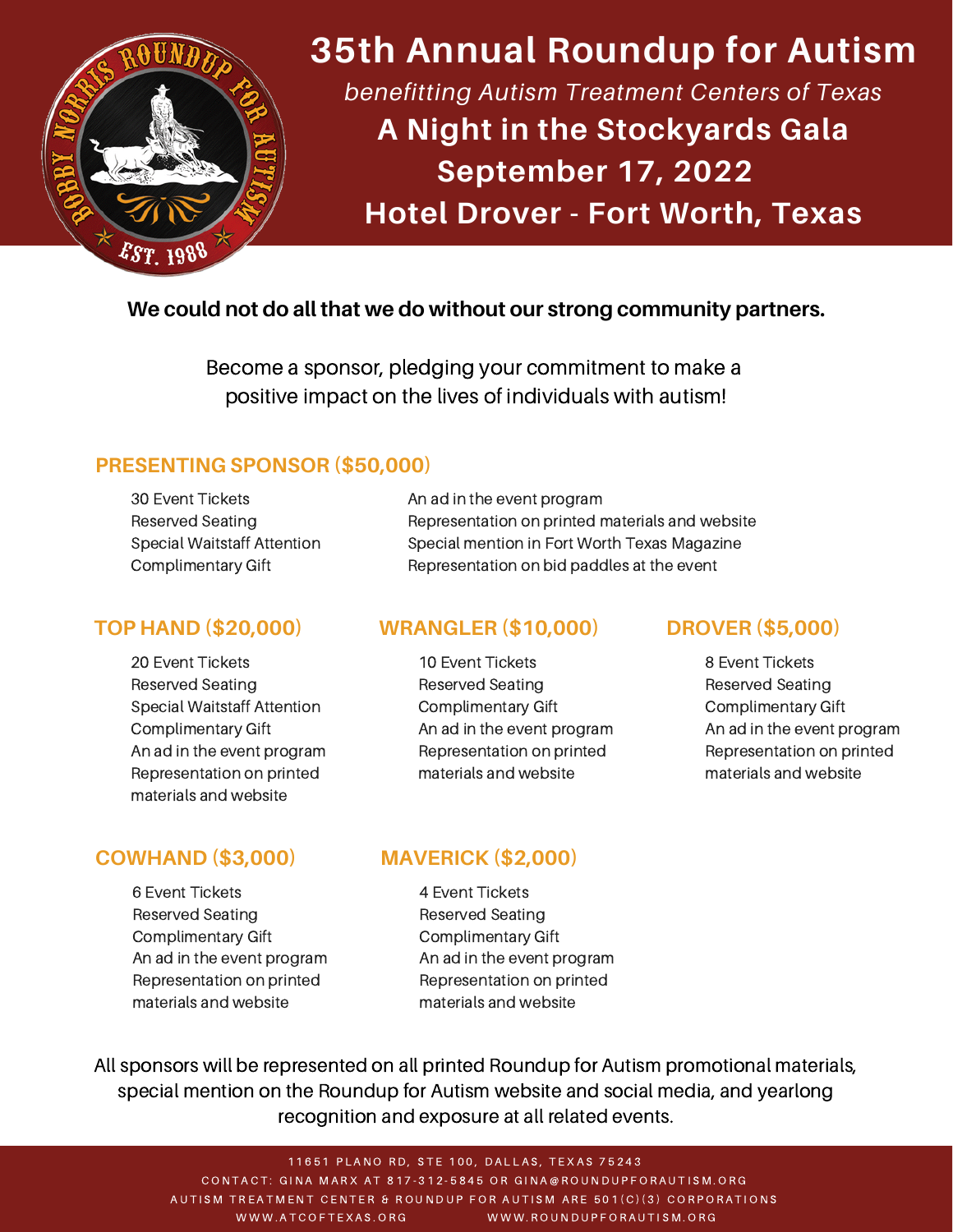

# **35th Annual Roundup for Autism** *benefitting Autism Treatment Centers of Texas* **A Night in the Stockyards Gala September 17, 2022 Hotel Drover - Fort Worth, Texas**

### **Sponsor Underwriting Opportunities**

Sponsors will receive 2 gala tickets and name recognition associated with your contribution in the program, at the event and on all social media platforms.

### **\$5,500**

Sponsor Roundup for Autism T-Shirts for the Autism Treatment Center's students and staff and our volunteers.

### **\$5,000** (3 available)

Sponsor a table for the Autism Treatment Center's staff and students to join us at the gala.

### **\$3,500**

Sponsor the Roundup for Autism Sponsor & Media Kick-Off Party at Billy Bob's Texas Friday, September 16th. Dinner and Live Music will be provided.

### **\$2,500**

Wrap-up Appreciation Function for Roundup Committee Members and Volunteers.

11651 PLANO RD, STE 100, DALLAS, TEXAS 75243 CONTACT: GINA MARX AT 817-312-5845 OR GINA@ROUNDUPFORAUTISM.ORG AUTISM TREATMENT CENTER & ROUNDUP FOR AUTISM ARE 501(C)(3) CORPORATIONS WWW.ATCOFTEXAS.ORG WWW.ROUNDUPFORAUTISM.ORG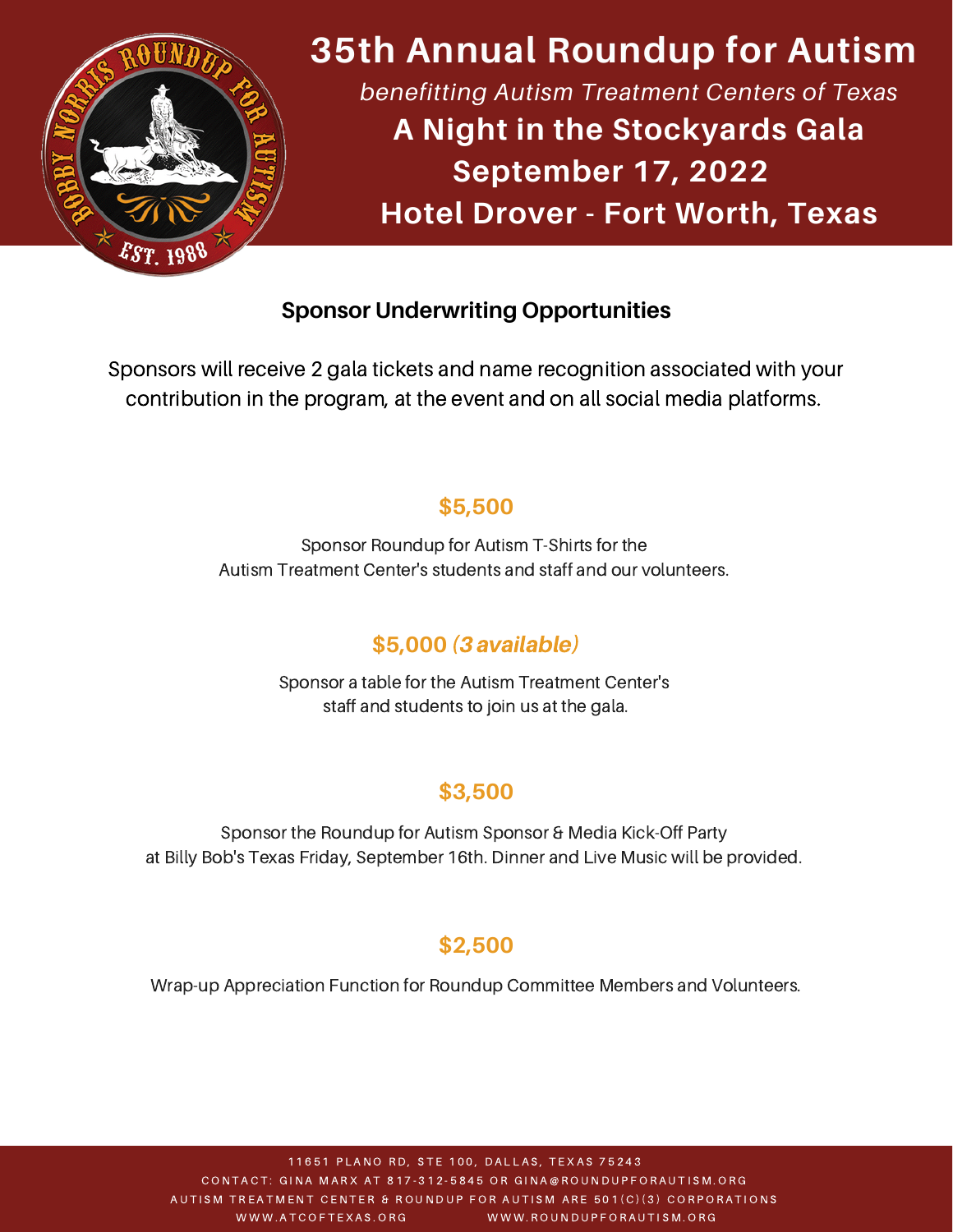

# **35th Annual Roundup for Autism** *benefitting Autism Treatment Centers of Texas* **A Night in the Stockyards Gala September 17, 2022 Hotel Drover - Fort Worth, Texas**

# **SPONSORSHIP AGREEMENT FORM**

PRESENTING SPONSOR (\$50,000) TOP HAND SPONSORSHIP (\$20,000) WRANGLER SPONSORSHIP (\$10,000) T-SHIRT SPONSOR (\$5,500) STUDENT & STAFF TABLE SPONSOR (\$5,000) DROVER SPONSORSHIP (\$5,000) COWHAND SPONSORSHIP (\$3,000) MAVERICK SPONSORSHIP (\$2,000) KICK-OFF PARTY SPONSOR (\$3,500) WRAP-UP EVENT SPONSOR (\$2,500)

Name of Company, Firm, or Individual (as it is to appear in printed material):

| No, I cannot participate. Please accept my donation of \$                                                                                                                                  |  | <b>Contributions must be</b><br>received by August 19, 2022 to<br>meet Roundup for Autism |
|--------------------------------------------------------------------------------------------------------------------------------------------------------------------------------------------|--|-------------------------------------------------------------------------------------------|
| Signature of Sponsor/Individual                                                                                                                                                            |  | Program printing deadline.                                                                |
| If contributing by credit card, please provide the information below.                                                                                                                      |  |                                                                                           |
| Cardholder's Name: <u>example and the contract of the contract of the contract of the contract of the contract of</u>                                                                      |  |                                                                                           |
|                                                                                                                                                                                            |  |                                                                                           |
|                                                                                                                                                                                            |  |                                                                                           |
| 11651 PLANO RD, STE 100, DALLAS, TEXAS 75243<br>CONTACT: GINA MARX AT 817-312-5845 OR GINA@ROUNDUPFORAUTISM.ORG<br>AUTISM TREATMENT CENTER & ROUNDUP FOR AUTISM ARE 501(C)(3) CORPORATIONS |  |                                                                                           |

WWW.ATCOFTEXAS.ORG WWW.ROUNDUPFORAUTISM.ORG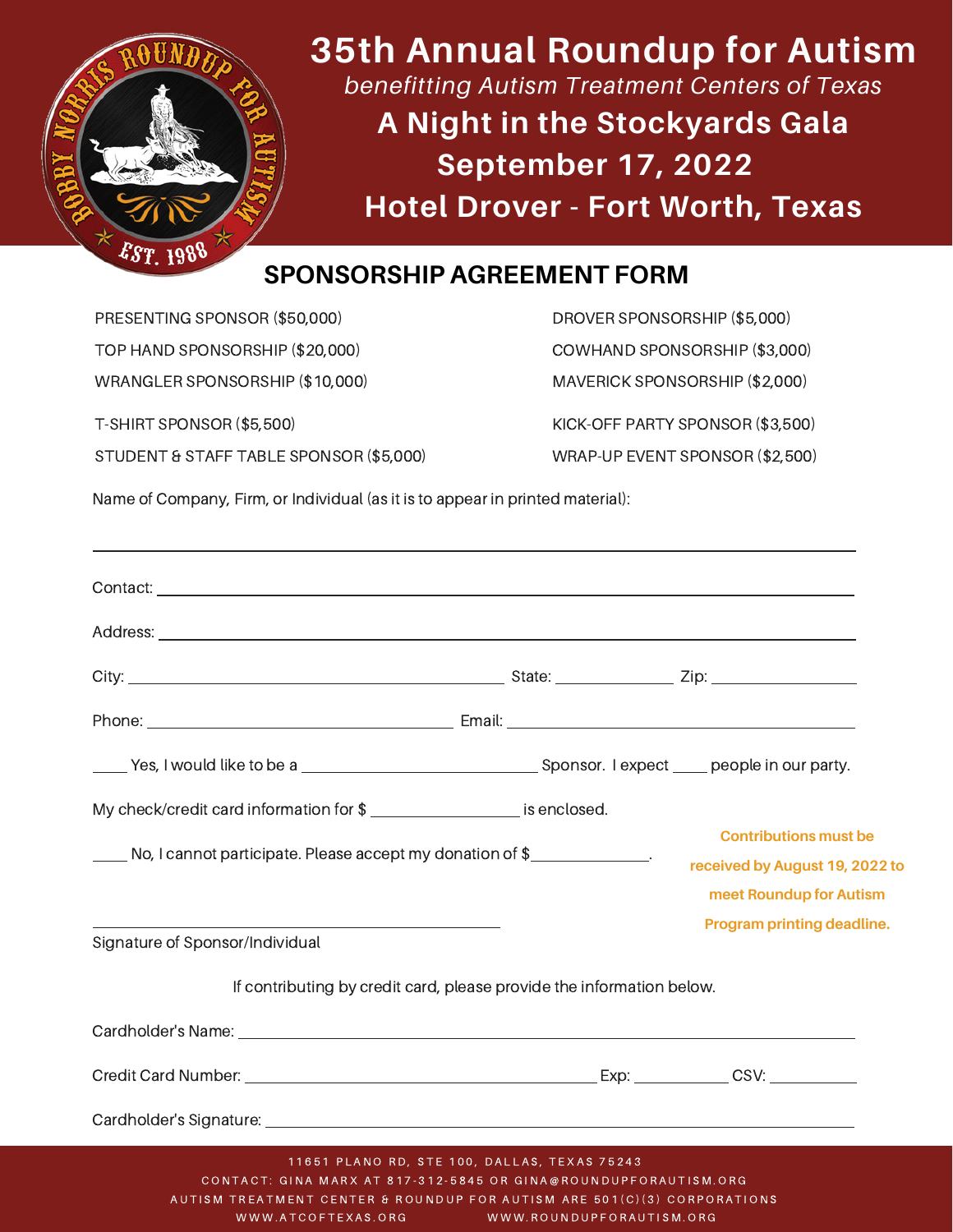

**35th Annual Roundup for Autism**

*benefitting Autism Treatment Centers of Texas*

**A Night in the Stockyards Gala September 17, 2022 Hotel Drover - Fort Worth, Texas**

### **Table Sponsors**

**All Table Sponsors receive a table of 10, premium placement , and special mention in event program.** **\$25,000 TABLE SPONSOR \$15,000 TABLE SPONSOR \$10,000 TABLE SPONSOR**

**\$5,000 TABLE SPONSOR \$2,500 TABLE SPONSOR**

Name of Company, Firm, or Individual (as it is to appear in printed material):

| My check/credit card is enclosed. _________I am registering online at www.roundupforautism.org                                                                                             |  |                                                             |
|--------------------------------------------------------------------------------------------------------------------------------------------------------------------------------------------|--|-------------------------------------------------------------|
| No, I cannot participate. Please accept my donation of \$                                                                                                                                  |  | <b>Contributions must be</b><br>received by August 19, 2022 |
| Signature of Sponsor/Individual                                                                                                                                                            |  | to meet Roundup for Autism<br>Program printing deadline.    |
| If contributing by credit card, please provide the information below.                                                                                                                      |  |                                                             |
|                                                                                                                                                                                            |  |                                                             |
|                                                                                                                                                                                            |  |                                                             |
|                                                                                                                                                                                            |  |                                                             |
| 11651 PLANO RD, STE 100, DALLAS, TEXAS 75243<br>CONTACT: GINA MARX AT 817-312-5845 OR GINA@ROUNDUPFORAUTISM.ORG<br>AUTISM TREATMENT CENTER & ROUNDUP FOR AUTISM ARE 501(C)(3) CORPORATIONS |  |                                                             |

WWW.ATCOFTEXAS.ORG WWW.ROUNDUPFORAUTISM.ORG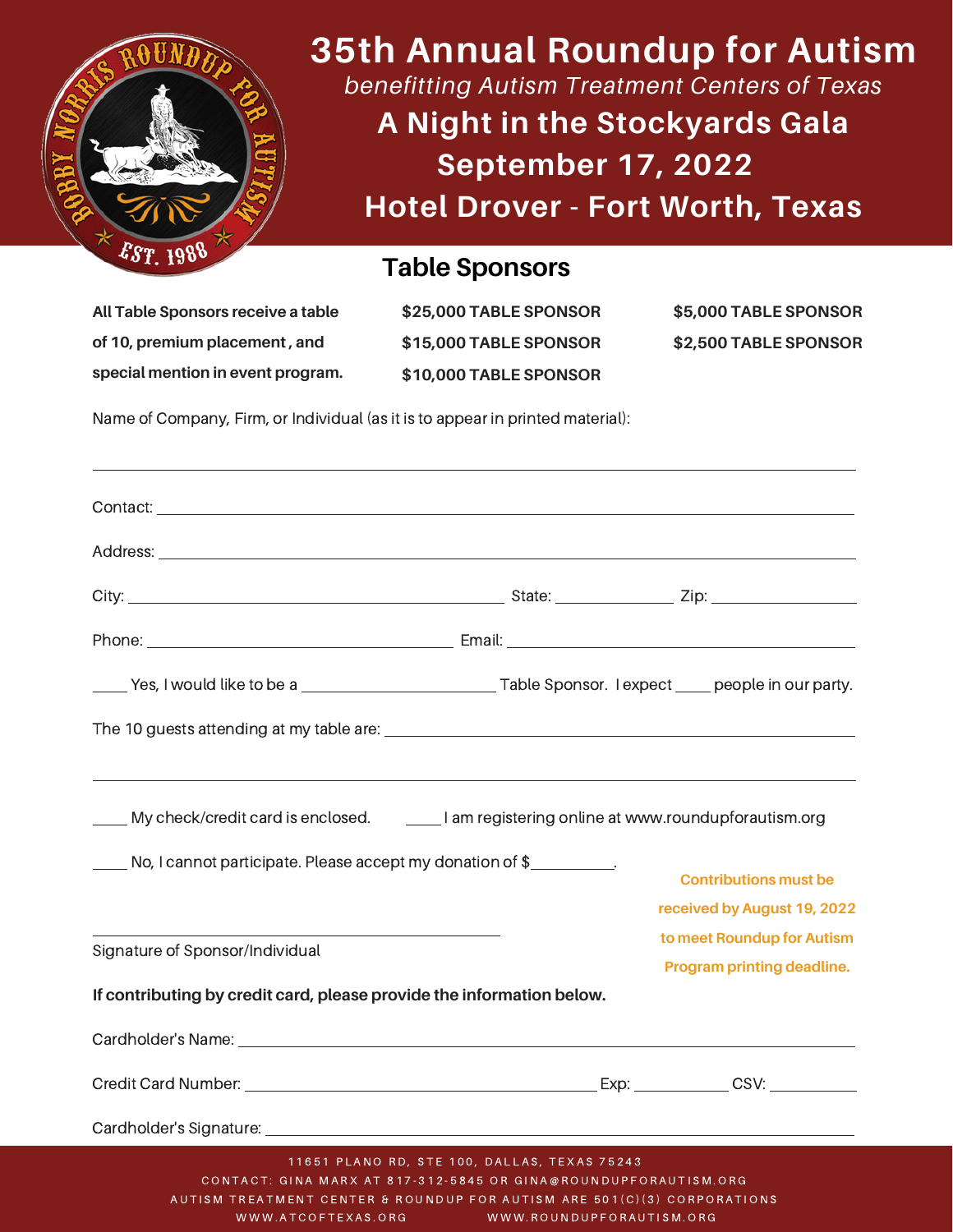

## **Silent Auction Contribution**

Name of Company, Firm, or Individual (as it is to appear in printed material):

| Description of Item:  |  |
|-----------------------|--|
| Restrictions, if any: |  |
| Value $(\$)$ :        |  |

I will mail my item to the address below. Case My item needs to be picked up.

ROUNDUP FOR AUTISM ATTN: GINA MARX 11651 PLANO RD, STE 100, DALLAS, TEXAS 75243

#### G I N A @ R O U N D U P F O R A U T I S M . O R G

**This form may also be completed online at www.roundupforautism.org/auction-donation.html**